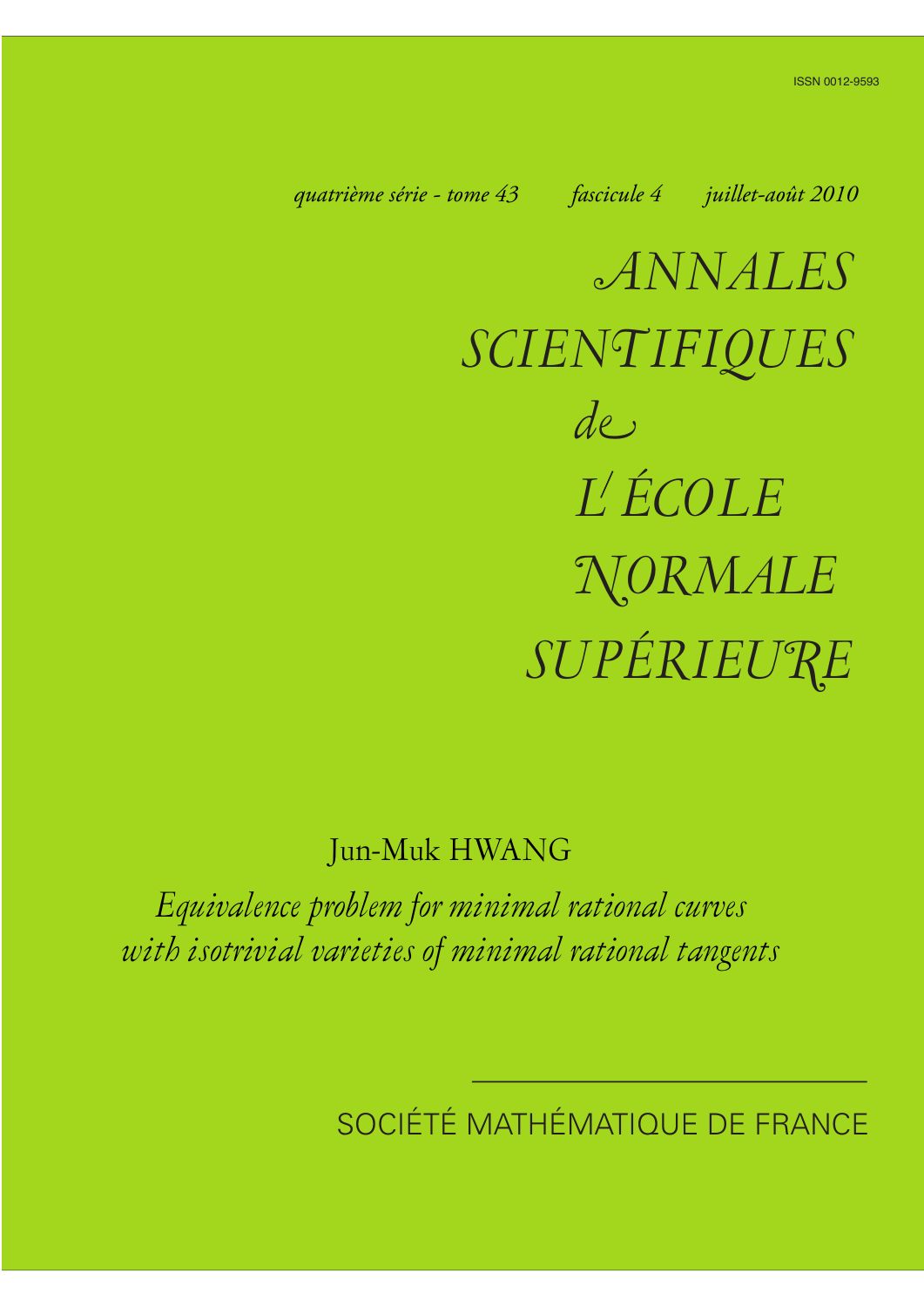## EQUIVALENCE PROBLEM FOR MINIMAL RATIONAL CURVES WITH ISOTRIVIAL VARIETIES OF MINIMAL RATIONAL TANGENTS

### BY JUN-MUK HWANG

ABSTRACT. – We formulate the equivalence problem, in the sense of  $\acute{E}$ . Cartan, for families of minimal rational curves on uniruled projective manifolds. An important invariant of this equivalence problem is the variety of minimal rational tangents. We study the case when varieties of minimal rational tangents at general points form an isotrivial family. The main question in this case is for which projective variety  $Z$ , a family of minimal rational curves with  $Z$ -isotrivial varieties of minimal rational tangents is locally equivalent to the flat model. We show that this is the case when  $Z$  satisfies certain projective-geometric conditions, which hold for a non-singular hypersurface of degree  $\geq 4$ .

R. – Nous énonçons le problème d'équivalence, au sens de É. Cartan, pour des familles de courbes rationnelles minimales sur des variétés projectives uniréglées. Un invariant important de ce problème d'équivalence est la variété des tangentes rationnelles minimales. Nous étudions le cas où les variétés de tangentes rationnelles minimales aux points génériques forment une famille isotriviale. La question principale dans ce cas est : pour quelle variété projective Z une famille de courbes rationnelles minimales, dont les variétés de tangentes rationnelles minimales sont Z-isotriviales, est-elle localement équivalente au modèle plat ? Nous montrons que c'est le cas lorsque Z vérifie certaines conditions de géométrie projective qui sont satisfaites pour une hypersurface non singulière de degré  $\geq 4$ .

#### **1. Introduction**

<span id="page-1-0"></span>We will work over the complex numbers. For a uniruled projective manifold  $X$ , an irreducible component  $K$  of the spac[e o](#page-14-0)f [ra](#page-14-1)tional curves on X is a *family of minimal rational curves* on X if the subvariety  $\mathcal{K}_x$  consist[ing](#page-14-2) of members of  $\mathcal K$  through a general point  $x \in X$ is projective and non-empty. Minimal rational curves play an important role in the geometry of uniruled projective manifolds (cf. [6], [4]). We are interested in the following 'equivalence problems' in the sense of É. Cartan (cf. [3]) for families of minimal rational curves.

ANNALES SCIENTIFIQUES DE L'ÉCOLE NORMALE SUPÉRIEURE 0012-9593/04/© 2010 Société Mathématique de France. Tous droits réservés

The author is supported by the Korea Research Foundation Grant (KRF-2006-341-C00004).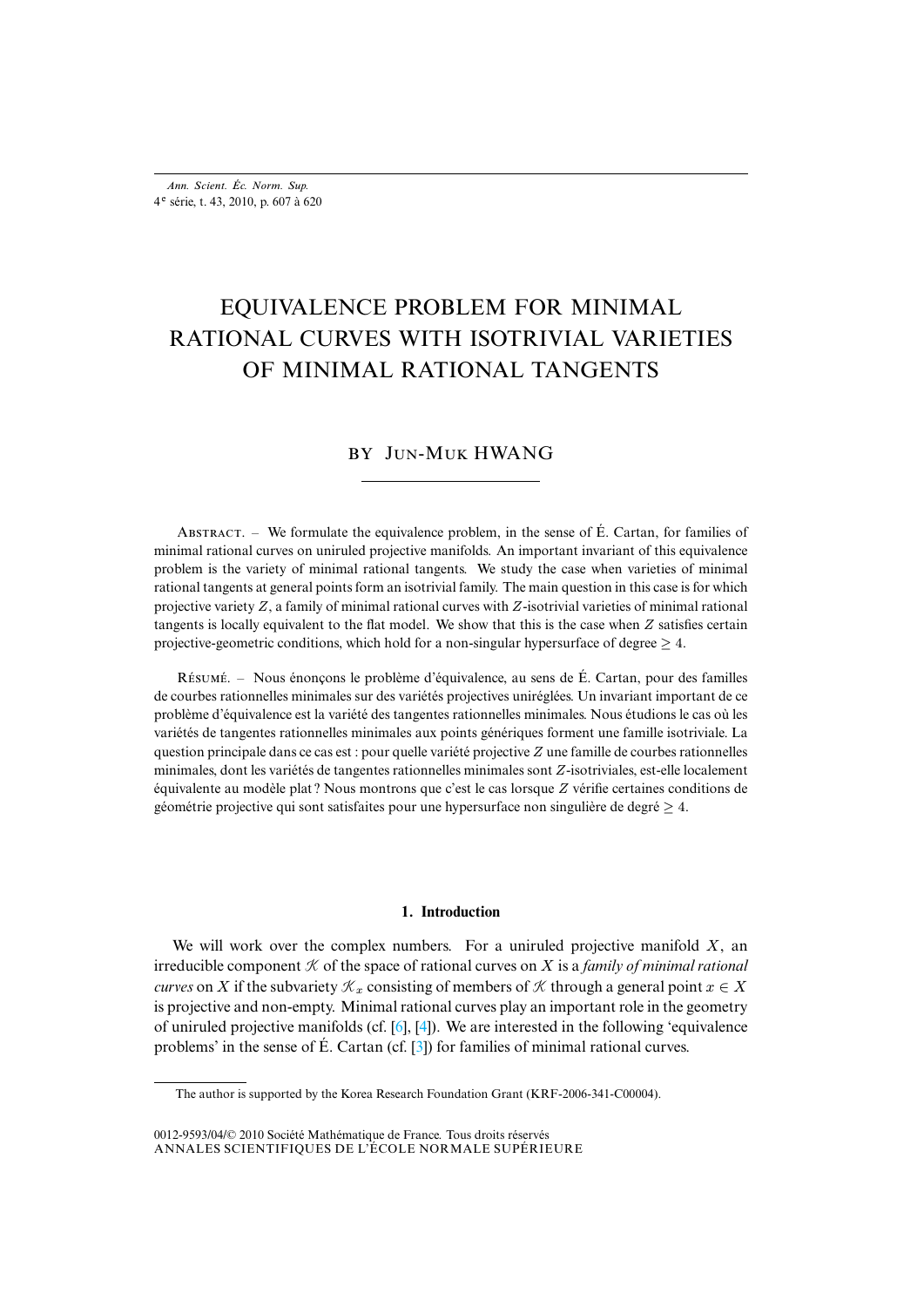QUESTION 1.1. – Let X and X' be two uniruled projective manifolds with families of minimal rational curves  $K$  on X and  $K'$  on X'. Given two points  $x \in X$  and  $x' \in X'$ , can we find open neighborhoods  $x \in U \subset X$  and  $x' \in U' \subset X'$  with a biholomorphic map  $\varphi: U \to U'$  such that for each member C of K (resp. C' of K') there exists a member C' of  $K'$  (resp. C of  $K$ ) satisfying

$$
\varphi(C \cap U) = C' \cap U' \quad (\text{resp. } \varphi^{-1}(C' \cap U') = C \cap U)?
$$

<span id="page-2-0"></span>If such a biholomorphic map  $\varphi$  exists, we will say that  $(X, \mathcal{K}, x)$  is *equivalent* to  $(X', \mathcal{K}', x')$ . One motivation for studying this problem is the following theorem.

THEOREM 1.2. – Let X (resp.  $X'$ ) be a Fano manifold with second Betti number 1 and *let* K *(resp.* K 0 *) be a family of minimal rational curves on* X *(resp.* X0*). Assume that*  $\dim \mathcal{K} = \dim \mathcal{K}' \ge \dim X = \dim X'$ . Suppose for some  $x \in X$  and  $x' \in X'$ , that  $(X, \mathcal{K}, x)$ *is equivalent [to](#page-2-0)*  $(X', \mathcal{K}', x')$ . Th[en](#page-14-3) the equivalence map  $\varphi : U \to U'$  extends to a biregular *morphis[m fro](#page-2-0)m*  $X$  *to*  $X'$  *[se](#page-14-0)[ndi](#page-14-1)ng*  $x$  *to*  $x'$ *.* 

Theorem 1.2 follows from the argument in [7] although it was not explicitly stated there. Theorem 1.2 and its variations are [usefu](#page-1-0)l in proving two Fano manifolds of second Betti number 1 are biregular (cf. [6], [4]). Thus Question 1.1 has interesting applications in algebraic geometry.

A natural approach to Question 1.1 is to find local properties of the family  $K$  near x which are invariant under the equivalence, i.e., *local invariants* of the family. An important invariant is provided by the variety of minimal rational tangents. Recall that given a general point  $x \in X$ , the *variety of minimal rational tangents* at x is the subvariety  $\mathcal{C}_x \subset \mathbb{P}T_x(X)$  defined as the union of the tangent directions of members of  $K$  through x. A great advantage of variety of minimal rational tangents  $\mathcal{C}_x$  is that it is equipped with a projective embedding  $\mathcal{C}_x \subset \mathbb{P}T_x(X)$  and consequently all projective geometric invariants of the projective variety  $\mathcal{C}_x$  give rise to invariants of the equivalence problem.

<span id="page-2-2"></span>Throughout the paper we will consider only those  $(X, \mathcal{K})$  for which the following condition holds.

ASSUMPTION 1.3. – dim  $X \geq 3$  and  $\mathcal{C}_x$  at general point  $x \in X$  is an irreducible non-singular variety and is not a linear subvariety in  $PT_x(X)$ . In particular, it has positive dimension.

What happens if  $\mathcal{C}_x$  is reducible is a very important and difficult issue requiring ideas and methods different from those considered below. One justification of making the assumption that  $\mathcal{C}_r$  is irreducible is that there is a large class of examples satisfying it. As a matter of fact, all known examples [w](#page-14-4)ith dim  $\mathcal{C}_x > 0$  satisfy the irreducibility assumption. The nonsingularity assumption is not really restrictive. It is believed to be always true. Finally, the non-linearity assumption is harmless. When  $\mathcal{C}_x$  is linear and irreducible, we can foliate X by projective spaces (e.g. [1, Theorem 3.1]) and the equivalence problem becomes trivial.

<span id="page-2-1"></span>The main question in the equivalence problem for minimal rational curves is to study to what extent the equivalence is decided by the information of varieties of minimal rational tangents. More precisely, the main question is the following.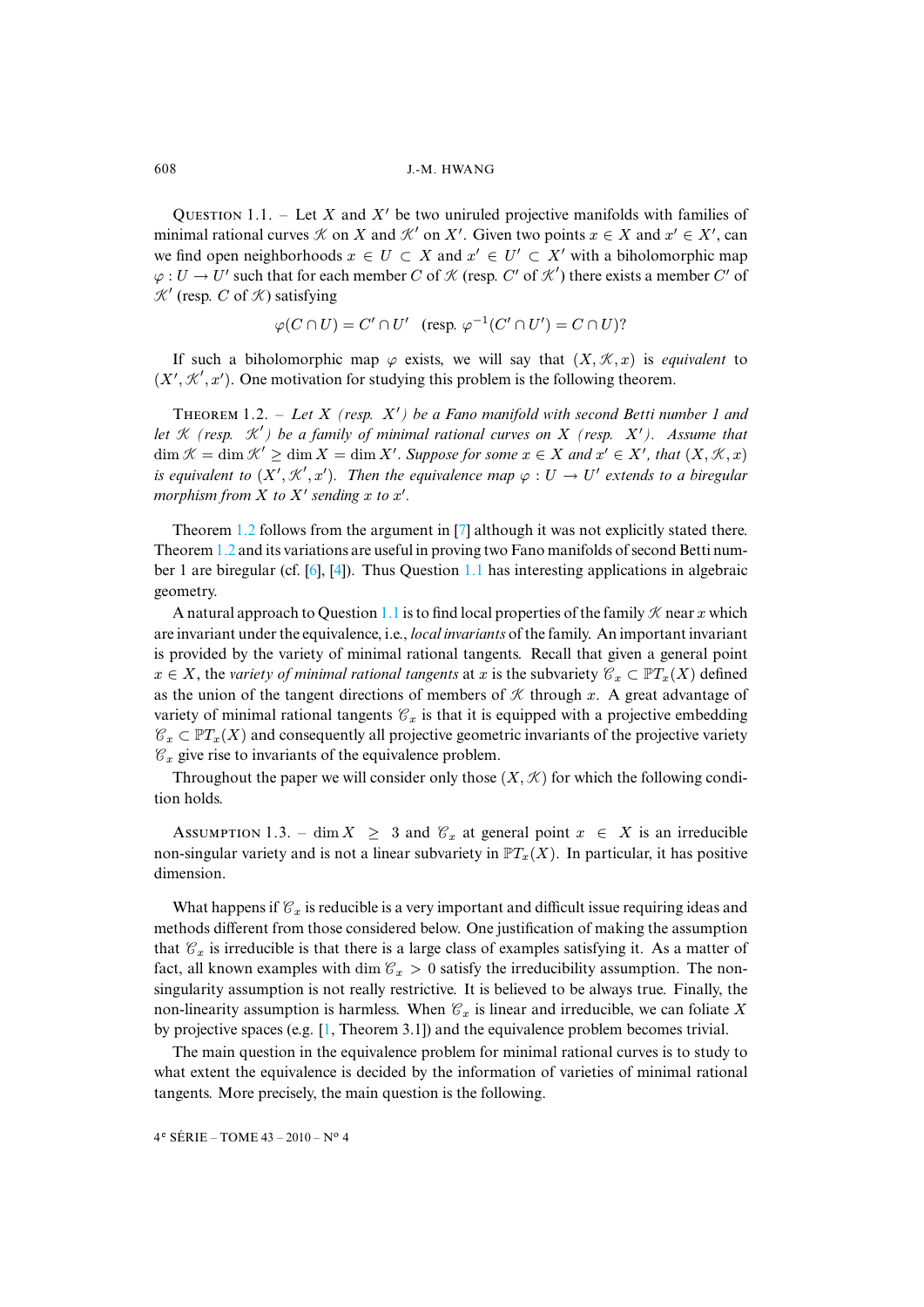QUESTION 1.4. – Let X and X' be two projective manifolds with families of minimal rational curves  $K$  on X and  $K'$  on X' satisfying Assumption 1.3. Let  $x \in X$  and  $x' \in X'$ be general points in the sense of Assumption 1.3. Suppose there exist open neighborhoods  $U \subset X, U' \subset X'$  and a commuting diagram

$$
\mathbb{P}T(U) \stackrel{\psi}{\longrightarrow} \mathbb{P}T(U') \downarrow
$$
  

$$
\downarrow \qquad \qquad \downarrow
$$
  

$$
U \stackrel{\varphi}{\longrightarrow} \qquad U'
$$

where the vertical maps are natural projections and the horizontal maps are biholomorphisms satisfying

$$
\psi_x(\mathcal{C}_x) = \mathcal{C}_{\varphi(x)}
$$
 for each  $x \in U$ .

Is  $(X, \mathcal{K}, x)$  $(X, \mathcal{K}, x)$  $(X, \mathcal{K}, x)$  equivalent to  $(X', \mathcal{K}', x')$ ?

<span id="page-3-1"></span>We will see below that the answer is not affirmative in general. A general result toward Question 1.4 is provided by the following result, which is just [a re](#page-2-2)statement of Theorem 3.1.4 of [6].

THEOREM 1.5. – Let X and X' be two projective manifolds with families of minimal *rational curves*  $K$  *on*  $X$  *and*  $K'$  *on*  $X'$  *satisfying Assumption* 1.3. Let  $x \in X$  *and*  $x' \in X'$  *be general points in the sense of Assumption* 1.3. Suppose there exist open neighborhoods  $U \subset X$ ,  $U' \subset X'$  and a commuting diagram

$$
\mathbb{P}T(U) \xrightarrow{\psi} \mathbb{P}T(U') \downarrow \qquad \downarrow \qquad \downarrow
$$

$$
U \xrightarrow{\varphi} U'
$$

*where the vertical maps are natural projections and the horizontal maps are biholomorphisms satisfying*

 $\psi_x(\mathcal{C}_x) = \mathcal{C}_{\varphi(x)}$  $\psi_x(\mathcal{C}_x) = \mathcal{C}_{\varphi(x)}$  $\psi_x(\mathcal{C}_x) = \mathcal{C}_{\varphi(x)}$  for each  $x \in U$ 

and  $\psi = d\varphi$ , the derivative of  $\varphi$ . Then  $(X, \mathcal{K}, x)$  is equivalent to  $(X', \mathcal{K}', x')$ .

In comparison to Question 1.4, the crucial additional assumption in Theorem 1.5 is that the holomorphic map  $\psi$  comes from the derivative of  $\varphi$ . In this sense, the condition for Theorem 1.5 is *differential-geometric*. A central question is under what *algebraic-geometric* conditions on the varieties of minimal rational tangents, we can get this differential geometric condition. In this paper, we will concentrate on the following special case.

DEFINITION 1.6. – Let  $Z \subset \mathbb{P}^{n-1}$  be a fixed irreducible non-singular non-linear projective variety. For an *n*-dimension projective manifold  $X$  and a family of minimal rational curves  $K$ , we say that it has Z-isotrivial varieties of minimal rational tangents, if for a general point  $x \in X$ ,  $\mathcal{C}_x \subset \mathbb{P}T_x(X)$  is isomorphic to  $Z \subset \mathbb{P}^{n-1}$  as projective varieties.

<span id="page-3-0"></span>Note that for any Z, there exists  $(X, \mathcal{K})$  with Z-isotrivial varieties of minimal rational tangents: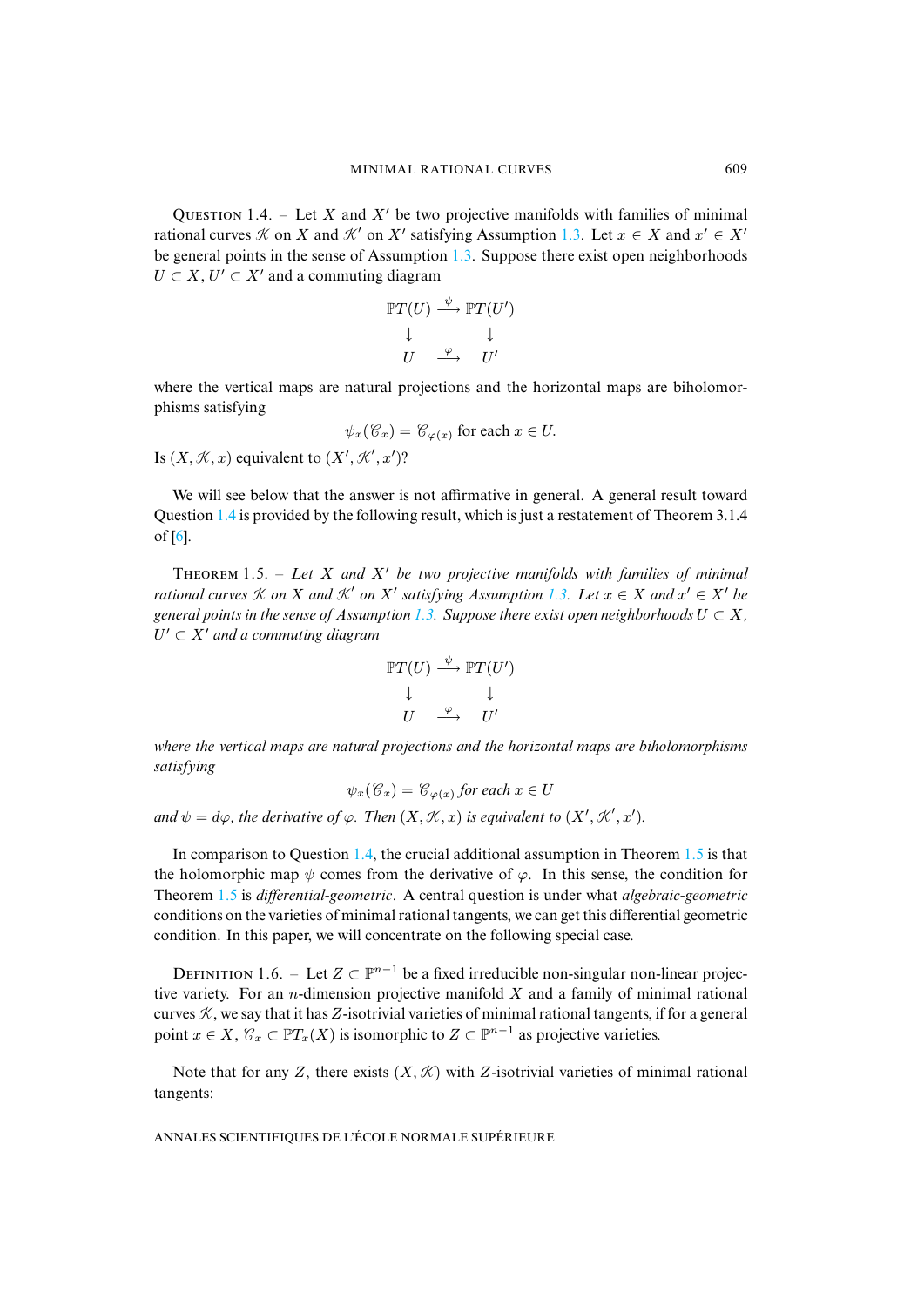EXAMPLE 1.7. – Let  $Z \subset \mathbb{P}^{n-1} \subset \mathbb{P}^n$  be a non-singular irreducible projective variety contained in a hyperplane. Let  $\psi : X_Z \to \mathbb{P}^n$  be the blow-up of  $\mathbb{P}^n$  with center Z. Let  $\mathcal{K}_Z$ be the family of curves which are proper transforms of lines in  $\mathbb{P}^n$  intersecting Z. Then  $\mathcal{K}_Z$ is a family of minimal rational curves on  $X_Z$  with Z-isotrivial v[ariet](#page-2-1)ies of minimal rational tangents. In fact,  $X_Z$  is quasi-homogeneous with an open orbit containing  $\psi^{-1}(\mathbb{P}^n \setminus \mathbb{P}^{n-1})$ .

<span id="page-4-0"></span>Now we can formulate the following special case of Question 1.4.

QUESTION 1.8. – Let  $Z \subset \mathbb{P}^{n-1}$  $Z \subset \mathbb{P}^{n-1}$  $Z \subset \mathbb{P}^{n-1}$  be an irreducible non-singular non-linear variety. Let X be an *n*-dimensional projective manifold and let  $K$  be a family of minimal rational curves on X with Z-isotrivial varieties of minimal rational tangents. Is  $(X, \mathcal{K}, x)$  for a general  $x \in X$ equivalent to that of Example 1.7?

<span id="page-4-2"></span>The answer is not always affirmative:

EXAMPLE 1.9. – Let W be a 2 $\ell$ -dimensional complex vector space with a symplectic form. Fix an integer  $k, 1 \leq k \leq \ell$  and let S be the variety of all k-dimensional isotropic subspaces of W. S is a uniruled homogeneous projective manifold. There is a unique family  $K$  of minimal rational curves, just the set of all [lin](#page-14-5)es on S under the Plücker embedding. The varieties of minimal rational tangents are Z-isotrivial where Z is the projectivization of the vector bundle  $\theta(-1)^{2\ell-2k} \oplus \theta(-2)$  on  $\mathbb{P}^{k-1}$  embedded by the dual tautological bundl[e o](#page-14-5)f the projective bundle (cf. Proposition 3.2.1 of [9]). Let us d[eno](#page-3-0)te it by  $Z \subset \mathbb{P}V$ . There is a distinguished hypersurface  $R \subset Z$  corresponding to  $\mathbb{P}\theta(-1)^{2\ell-2k}$ . Let D be the linear span of R in V. This D defines a distribution on S which is not integrable (cf. Section 4 of [9]). However, the corresponding distribution on  $X_Z$  $X_Z$  of Example 1.7 is integrable. Thus  $(S, \mathcal{K}, x)$ [can](#page-4-0)not [be e](#page-14-6)quivalent to  $(X_Z, \mathcal{K}_Z, y)$  at general points x, y.

<span id="page-4-1"></span>Thus the correct formulation of Question 1.8 is to ask for which Z the answer to Question 1.8 is affirmative. Up to now the only result in this line is the following result of Ngaiming Mok in [10]:

T 1.10. – *Let* S *be an* n*-dimensional irreducible Hermitian symmetric space of compact type with a base point*  $o \in S$ . If the projective variety  $Z \subset \mathbb{P}^{n-1}$  is isomorphic *to*  $\mathcal{C}_o \subset \mathbb{P}T_o(S)$  *for the family of minimal rational curves on S, then Question* 1.8 *has an [affir](#page-4-0)mative answer.*

For example when S is the *n*-dimensional quadric hypersurface,  $Z \subset \mathbb{P}^{n-1}$  is just an  $(n-2)$ -[dime](#page-4-0)nsional non-singular quadric hypersurface. Then  $\mathcal{C}_x \subset \mathbb{P}T_x(X)$  $\mathcal{C}_x \subset \mathbb{P}T_x(X)$  $\mathcal{C}_x \subset \mathbb{P}T_x(X)$  in Question 1.8 defines a conformal structure at general points of X. In this case, Theorem 1.10 says that this conformal structure is flat. In general, for each S, we can [interp](#page-4-1)ret the condition of Question  $1.8$  as a certain G-structure at general points of X and Theorem 1.10 says that this G-structure is flat.

It is worth recalling Mok's strategy for the proof [of](#page-14-7) Theorem 1.10. The main point is to show that this G-structure which is defined at general points of  $X$  can be extended to a G-structure in a *neighborhood* of a general minimal rational curve. Once this extension is obtained, one can deduce the flatness by applying [5] which shows the vanishing of the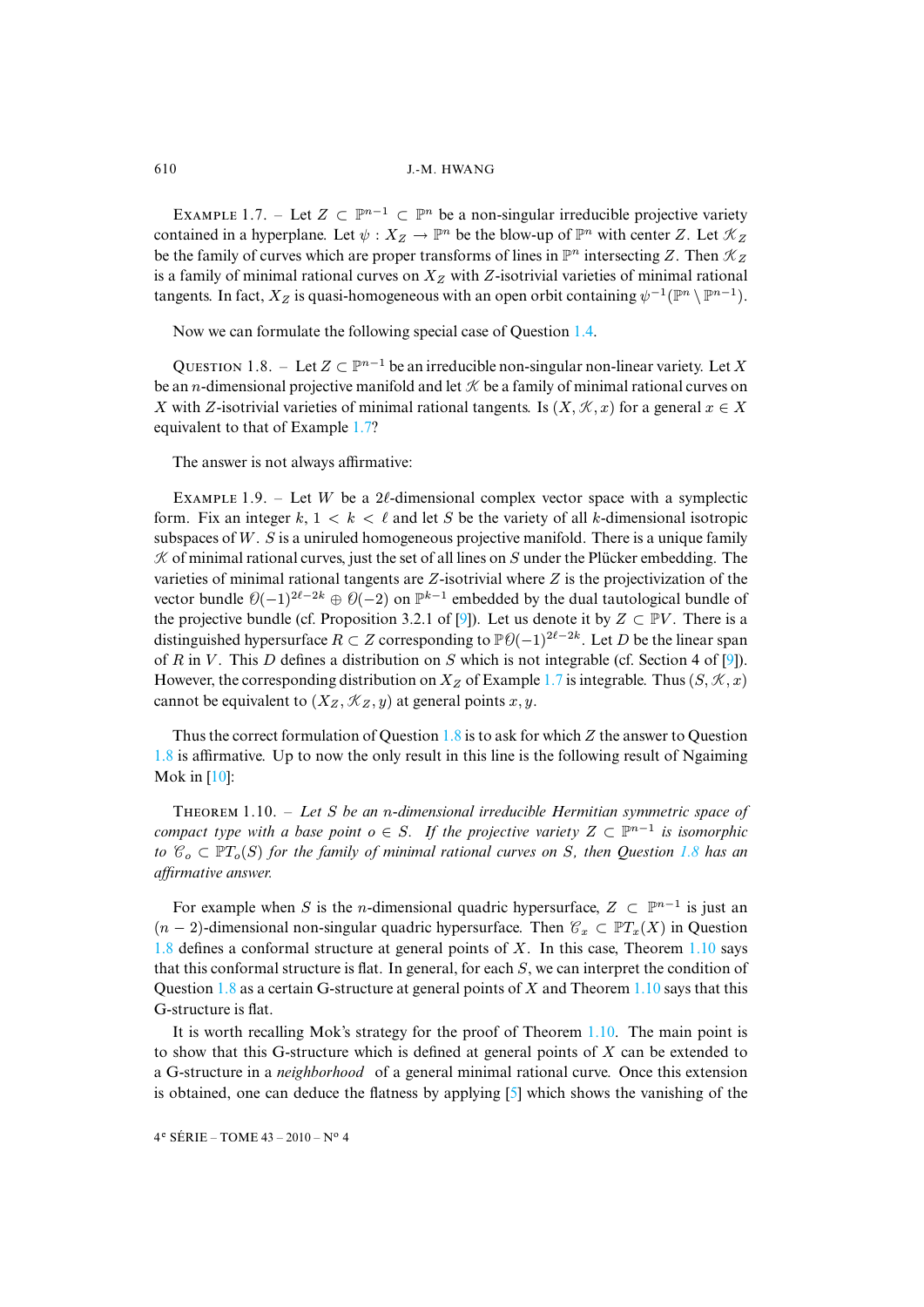curvature tensor from *global* information of the tangent bun[dle of](#page-4-1) X on the minimal rational curve.

<span id="page-5-0"></span>The projective variety  $Z \subset \mathbb{P}^{n-1}$  treated in Theorem 1.10 is a homogeneous variety with reductive automorphism group. Our main result concerns the opposite case when the automorphisms of  $Z \subset \mathbb{P}^{n-1}$  is 0-dimensional:

THEOREM 1.11. – *Assume that*  $Z \subset \mathbb{P}V$  *satisfies the following conditions.* 

*(1)* Z *is non-singular, non-degenerate and linearly normal.*

*(2) The variety of tangent lines to Z, defined as a subvariety of*  $\mathbf{Gr}(2, V) \subset \mathbb{P}(\wedge^2 V)$ *, is non-degenerate in*  $\mathbb{P}(\wedge^2 V)$ *.* 

(3)  $H^0(Z, T(Z) \otimes \mathcal{O}(1)) = H^0(Z, \text{ad}(T(Z)) \otimes \mathcal{O}(1)) = 0$  where  $\text{ad}(T(Z))$  denotes the *bundle of [trac](#page-3-0)eless endomorphisms of the tangent bundle of* Z*.*

*Then for a uniruled manifold* X *and a family* K *of minimal rational curves with* Z*-isotrivial varieties of minimal rational tangents,*  $(X, \mathcal{K}, x)$  *at a general point* x *is equivalent to that of Example 1.7.*

Note that the non-degeneracy and  $H^0(Z, T(Z) \otimes \mathcal{O}(1)) = 0$  $H^0(Z, T(Z) \otimes \mathcal{O}(1)) = 0$  $H^0(Z, T(Z) \otimes \mathcal{O}(1)) = 0$  imply that the projective automorphism group of  $(Z \subset \mathbb{P}V)$  is 0-dimensional. This means that we have a G-structure at general points of  $X$  with the [grou](#page-3-0)p G isomorphic to the scalar multiplication group C ∗ . The essential difference from Theorem 1.10 is the following: the G-structure *cannot* be extended to a neighborhood of a minimal rational curve. One way to see this is by directly checking it in the case of Example 1.7. There is a more conceptual way to see this as follows. Suppose it is possible to extend the G-structure to a neighborhood  $U$  of a general minimal rational curve. For simplicity, let us assume that U is simply connected and  $Z \subset \mathbb{P}T(U)$ has no non-trivial automorphism. Then in  $\mathbb{P}T(U)$  we have a submanifold  $\mathcal{C} \subset \mathbb{P}T(U)$ with each fiber  $\mathcal{C}_x \subset \mathbb{P}T_x(U)$  isomorphic to  $Z \subset \mathbb{P}^{n-1}$ . Since the automorphism group of  $Z \subset \mathbb{P}^{n-1}$  is trivial, we get a unique trivialization of [the pr](#page-5-0)ojective bundle  $\mathbb{P}T(U)$ . But on a general minimal rational curve,  $T(U)$  splits into  $\mathcal{O}(2) \oplus \mathcal{O}(1)^p \oplus \mathcal{O}^{n-1-p}$  for some  $p > 0$ , a contradiction. Thus in the case where the automorphism group of  $Z$  is 0-dimensional, we cannot use Mok's approach. In the setting of Theorem 1.11, the flatness of the G-struc[ture,](#page-5-0) or the vanishing of the corresponding 'curvature tensors', must be proved only at general points. In other words, it must come from information on the geom[etry](#page-4-2) of minimal rational curves in a neighborhood of [a gene](#page-5-0)ral point. The crucial point of the proof of Theorem 1.11 lies in the use of such local information to prove flatness.

The variety of minimal rational tangents  $Z \subset \mathbb{P}V$  in Example 1.9, satisfies the conditions (1) and (2) in Theorem 1.11. Thus some additional conditions [like \(3](#page-5-0)) are necessary. However we expect that the condition (3) can be weakened, hopefully, to  $H^0(Z, T(Z)) =$  $H^0(Z, \text{ad}(T(Z))) = 0.$ 

Exam[pl](#page-14-8)es of  $Z \subset \mathbb{P}V$  satisfying the conditions (1)-(3) of Theorem 1.11 are provided by non-singular hypersurfaces of degree  $\geq 4$  in  $\mathbb{P}V$ , dim  $V \geq 3$ . In fact, (1) is standard for hypersurfaces and (2) follows from Proposition 2.6 of [4]. (3) can be checked from Theorem 4 (iii) of [2]. It is likely that the three conditions for Z also hold for a large class of complete intersections  $Z \subset \mathbb{P}V$ .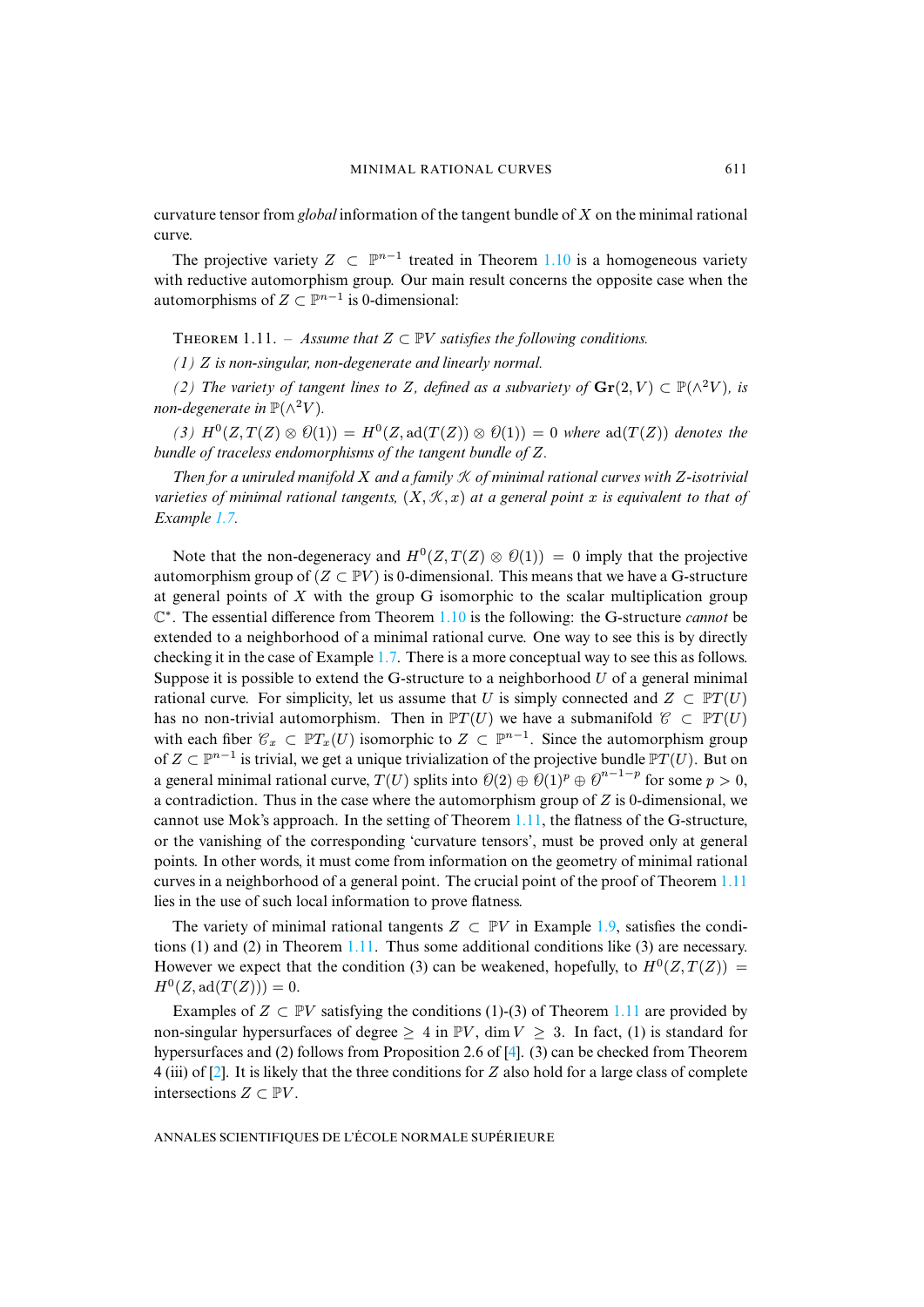#### **2. Coframes on a manifold [and](#page-14-2) induced coframes on the tangent bundle**

This section and the next section are concerned with the basic coframe formulation of Cartan's approach to equivalence problems. Its content must be well-known to differential geometers and essentially covered by [3]. However the special case we need had not been explicitly worked out. Also we expect some of the readers have background in algebraic geometry. So [we w](#page-14-9)ill give a self-contained presentation with more coordinate-free notation. All functions, differential forms and tensors considered here are assumed to be holomorphic.

Let us start by recalling the notion of differential forms with values in a vector space. Section V.6 of [11] is a good reference for this notion. Given a vector space V, a V-valued differential k-form on M is just a holomorphic section  $\omega$  of the vector bundle  $\Omega_M^k \otimes V_M$ where  $V_M$  denotes the trivial bundle on M with each fiber V. The exterior derivative  $d\omega$  is defined as a V-valued  $(k+1)$ -form and satisfies the usual properties of the exterior derivative including  $d(d\omega) = 0$ . For a  $V_1$ -valued  $k_1$ -form  $\omega_1$  and a  $V_2$ -valued  $k_2$ -form  $\omega_2$ , their exterior product  $\omega_1 \wedge \omega_2$  is defined as a  $(V_1 \otimes V_2)$ -valued  $(k_1 + k_2)$ -form. Let W be another vector space and  $\rho$  be a Hom(V, W)-valued function on M. Given any V-valued k-form  $\omega$ ,  $\rho_{\sharp}\omega$  is the W-valued k-form defined by the composition of  $\omega$  with  $\rho$ . For another vector space W' and a  $\text{Hom}(W, W')$ -valued function  $\eta$  on M, we have

$$
(\eta \circ \rho)_{\sharp} \omega = \eta_{\sharp}(\rho_{\sharp} \omega).
$$

Similarly, we have the notion of V-valued vector field  $D$ , as a holomorphic section of  $T(M) \otimes V_M$ . For a Hom $(V, W)$ -valued function  $\rho$  on M,  $\rho_{\sharp}D$  is a W-valued vector field. For a V-valued vector field D and a W-valued 1-form  $\omega$ , D| $\omega$  denotes the  $(V \otimes W)$ -valued function obtained by the natural pairing.

<span id="page-6-0"></span>DEFINITION 2.1. – Let M be a complex manifold of dimension n. Fix a vector space V of dimension n. A V-valued 1-form  $\omega$  on M is called a *coframe* if for each  $x \in M$ , the homomorphism  $\omega_x : T_x(X) \to V$  is an isomorphism.

The following is immediate from a point-wise consideration.

**LEMMA** 2.2. – Let  $\omega$  be a coframe on a manifold M of dimension  $\geq$  3.

- 1. Let  $\xi$  and  $\xi'$  be two V<sup>\*</sup>-valued functions with  $\xi_{\sharp}\omega = \xi'_{\sharp}\omega$ . Then  $\xi = \xi'$ .
- 2. Let  $\xi$  and  $\xi'$  be two W-valued k-forms,  $k = 1, 2$ , for some finite-dimensional vector *space* W. *Suppose that*  $\xi \wedge \omega = \xi' \wedge \omega$ . *Then*  $\xi = \xi'$ .
- 3. *Let* ξ *and* ξ <sup>0</sup> *be two* W*-valued functions, for some finite-dimensional vector space* W*. Suppose that*  $\xi_{\sharp}(\omega \wedge \omega) = \xi'_{\sharp}(\omega \wedge \omega)$ *. Then*  $\xi = \xi'$ *.*

DEFINITION 2.3. – Given a coframe  $\omega$ , the *dual frame* of  $\omega$  is a V<sup>\*</sup>-valued vector field  $D_{\omega}$ on M, whose value at  $x \in M$  is given by the inverse of the isomorphism  $\omega_x : T_x(X) \to V$ . In other words, the  $(V^* \otimes V)$ -valued function  $D_{\omega} \cup \omega$  has constant value Id $_V \in V^* \otimes V$ .

The following can be checked easily.

LEMMA 2.4. – *For a coframe*  $\omega$  *and its dual frame*  $D_{\omega}$ *, the following hold.*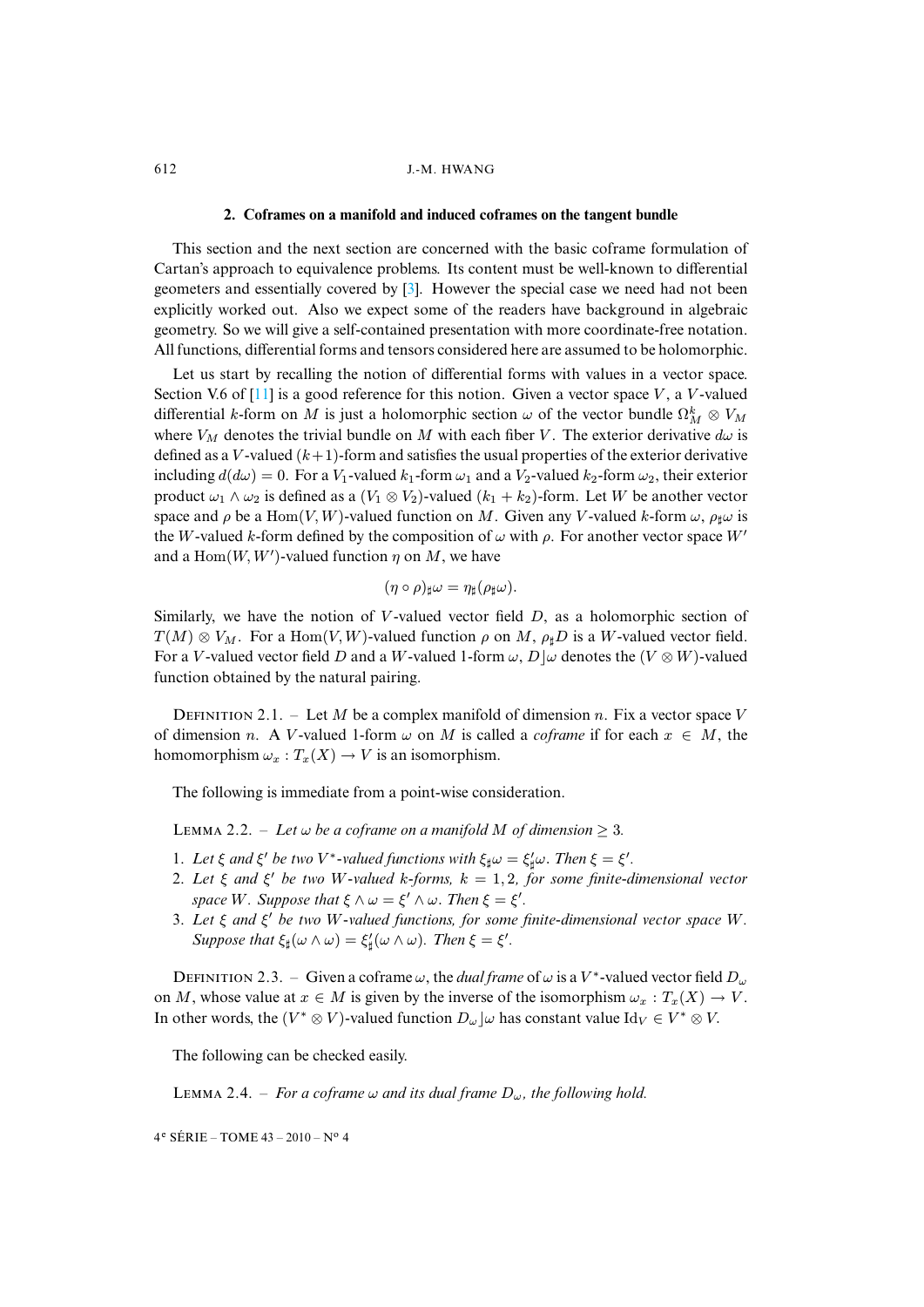1. *For any function* f*, we have*

$$
df=(D_\omega f)_\sharp \omega
$$

*where* Dωf *is the* V ∗ *-valued function obtained by differentiating* f *by* Dω*.* 2. For any vector field v on M, the V-valued function  $v \mid \omega$  satisfies

$$
(v\rfloor\omega)_\sharp D_\omega=v.
$$

DEFINITION 2.5. – A coframe  $\omega$  is *closed* if  $d\omega = 0$ . Given a coframe  $\omega$ , there exists a Hom( $V \otimes V$ ,  $V$ )-valued function  $\sigma^{\omega}$  on M, called the *structure function* of  $\omega$  such that

$$
d\omega = \sigma_{\sharp}^{\omega}(\omega \wedge \omega).
$$

In fact,  $\sigma^{\omega}$  takes values in  $\text{Hom}(\wedge^2 V, V) \subset \text{Hom}(V \otimes V, V)$  from the anti-symmetry in  $d\omega$ . By the canonical isomorphism  $\text{Hom}(V \otimes V, V) = \text{Hom}(V^*, V^* \otimes V^*)$ , we can view the structure function as a  $\text{Hom}(V^*, V^* \otimes V^*)$ -valued function, in which case we will denote it by  $\delta^\omega$ . Then

$$
[D_\omega, D_\omega] = \delta^\omega_\sharp D_\omega.
$$

A coframe  $\omega$  on a manifold M induces a coframe  $\Omega$  on the manifold  $T(M)$  in the following way.

DEFINITION 2.6. – View a coframe  $\omega$  on M as a V-valued function  $\mu$  on  $T(M)$ . Let  $\pi$ :  $T(M) \to M$  be the projection and let  $\theta := \pi^* \omega$  be the V-valued 1-form on  $T(M)$ obtained by pulling back  $\omega$ . Then the pair

$$
\Omega:=(\theta,\lambda:=d\mu)
$$

is a  $(V \oplus V)$ -valued 1-form on  $T(M)$ , which is in fact a coframe on  $T(M)$ . This is the *induced coframe* on  $T(M)$ .

**PROPOSITION** 2.7. – *To avoid confusion, we will rename*  $V \oplus V$  *as*  $V_1 \oplus V_2$ *. Then the* structure function of the coframe  $\Omega$ , which is a  ${\rm Hom}(\wedge^2 (V_1\oplus V_2),V_1\oplus V_2)$ -valued function on  $T(M)$  takes values in  $\text{Hom}(\wedge^2 V_1, V_1)$ . In fact,

$$
\sigma^{\Omega} = \pi^* \sigma^{\omega}.
$$

<span id="page-7-0"></span>*Proof*. – This is immediate from

$$
d\Omega = (d\theta, d\lambda) = (\pi^* d\omega, 0).
$$

 $\Box$ 

The following is straightforward from the definitions and Proposition 2.7.

<span id="page-7-1"></span>PROPOSITION 2.8. – *The dual frame of the coframe*  $\Omega$  *is given by* 

$$
D_\Omega = (D_\theta, D_\lambda)
$$

where  $D_{\theta}$  and  $D_{\lambda}$  are V<sup>\*</sup>-valued vector fields satisfying

(2.1) 
$$
D_{\theta} \rfloor \theta = D_{\lambda} \rfloor \lambda = D_{\lambda} \mu = \text{Id}_{V} \text{ and } D_{\theta} \mu = D_{\theta} \rfloor \lambda = D_{\lambda} \rfloor \theta = 0.
$$

*They have the following properties.*

- (a) *Under the projection*  $d\pi : T(T(M)) \to T(M)$ ,  $d\pi(D_\theta) = D_\omega$ .
- (b) *Any vector field*  $\tilde{v}$  *on an open subset*  $U \subset T(M)$  *tangent to the fibers of*  $\pi$  *is of the form*  $\tilde{v} = h_{\dagger}D_{\lambda}$  *for some V*-valued function *h* on *U*.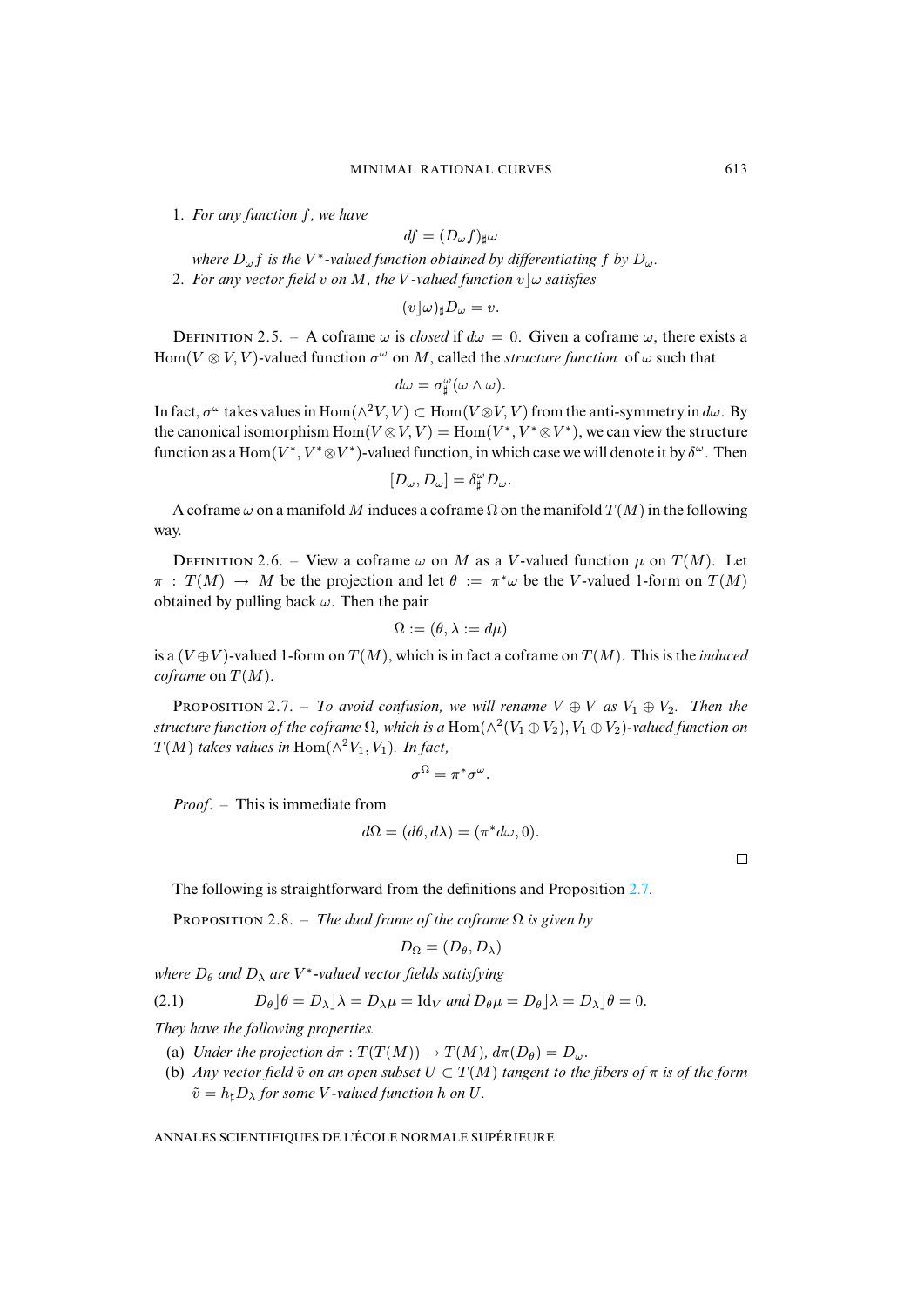(c)  $[D_{\theta}, D_{\lambda}] = [D_{\lambda}, D_{\lambda}] = 0$ ,  $[D_{\theta}, D_{\theta}] = (\pi^* \delta^{\omega})_{\sharp} D_{\theta}$ .

DEFINITION 2.9. – For a coframe  $\omega$  on a manifold M, the vector field on  $T(M)$ 

 $\gamma := \mu_{\sharp} D_{\theta}$ 

<span id="page-8-0"></span>is called the *geodesic flow* of the coframe  $\omega$ .

**PROPOSITION** 2.10. – *Given a coframe*  $\omega$  *on* M, its geodesic flow  $\gamma$  *on*  $T(M)$  *has the following properties.*

- (a)  $[D_{\lambda}, \gamma] = D_{\theta}$ .
- (b) *For a point*  $v \in T(M)$  $v \in T(M)$  $v \in T(M)$ *, let*  $\gamma_v \in T_v(T(M))$  *be the value of*  $\gamma$  *at v. Then*

 $d\pi_v(\gamma_v) = v$  *for any vector*  $v \in T(M)$ .

*Proof.* – From Proposition 2.8 (c) and  $(2.1)$ ,

$$
[D_{\lambda}, \gamma] = [D_{\lambda}, \mu_{\sharp} D_{\theta}] = (D_{\lambda} \mu)_{\sharp} D_{\theta} = D_{\theta},
$$

proving (a).

For (b), let  $\pi(v) = x \in M$ . From

$$
(\mu_{\sharp}D_{\theta})_{v} = \mu(v)_{\sharp}(D_{\theta})_{v} = \omega(v)_{\sharp}(D_{\theta})_{v}
$$

and  $d\pi_v(D_\theta)_v = (D_\omega)_x$ ,

$$
d\pi_v(\gamma_v)=d\pi_v((\mu_\sharp D_\theta)_v)=\omega(v)_\sharp (D_\omega)_x.
$$

The latter must be *v* by Lemma 2.4.

**3. Conformally closed coframes**

Let  $\omega$  be a coframe on a manifold M. For any function h on M,  $(D_{\omega}, h)_{\mu} \omega$  is a closed 1-form by Lemma 2.4 (a). The following converse is just a restatement of the Poincaré lemma.

LEMMA 3.1. – *Given a coframe*  $\omega$  *and a V*<sup>\*</sup>-valued function  $\xi$  on M, suppose that  $\xi_{\sharp}\omega$  is *a closed 1-form. Then for any point*  $x \in M$ , there exist a neighborhood  $x \in U \subset M$  and a *function h on U with*  $\xi = D_{\omega}h$ .

DEFINITION 3.2. – A coframe  $\omega$  is *conformally closed* if for any point  $x \in M$ , there exist a neighborhood  $x \in U \subset M$  and a non-vanishing function f on U such that  $f\omega$  is closed on U.

We will need the following elementary fact from linear algebra. One can check it either by an explicit computation or from the fact that  $\text{Hom}(\wedge^2 V, V)$  decomposes into two irreducible factors as a  $GL(V)$ -module.

4 <sup>e</sup> SÉRIE – TOME 43 – 2010 – N<sup>o</sup> 4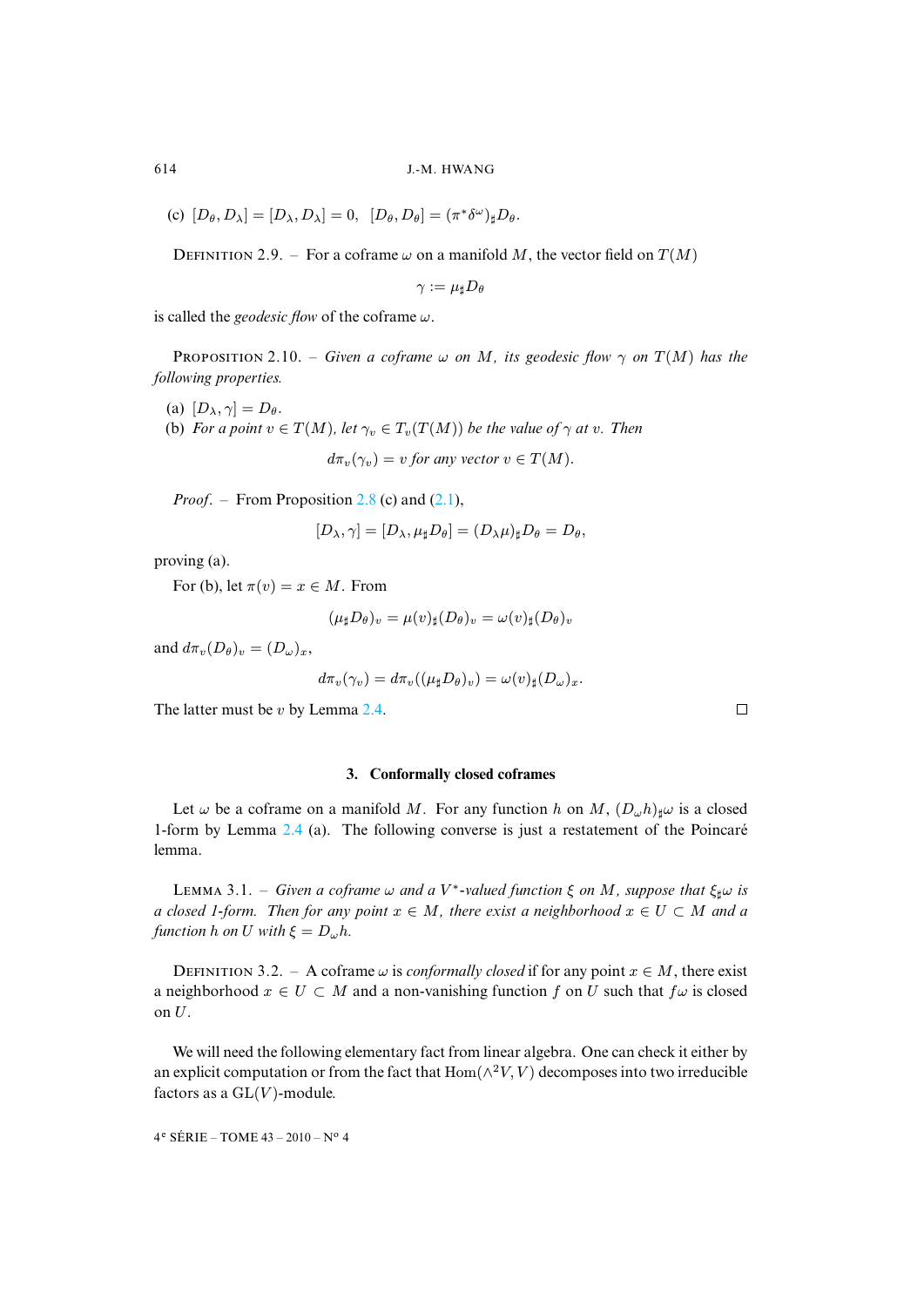**PROPOSITION** 3.3. – *For a vector space* V, let  $\Xi_V \subset \text{Hom}(\wedge^2 V, V)$  *be the subspace defined by*

$$
\Xi_V := \{ \sigma : V \otimes V \to V, \sigma(u, v) = -\sigma(v, u) \in \mathbb{C}u + \mathbb{C}v \text{ for any } u, v \in V \}.
$$

*Define the contraction homomorphism*  $\iota : V^* \to \text{Hom}(V \otimes V, V)$  *such that for a*  $V^*$ -valued *function* η*,*

$$
\iota(\eta)_{\sharp}(\omega \wedge \omega) = (\eta_{\sharp}\omega) \wedge \omega.
$$

<span id="page-9-0"></span>*Then ι is injective and its image is*  $\Xi_V$ *.* 

The following theorem characterizes conformally closed coframes in terms of their structure functions.

THEOREM 3.4. – A coframe  $\omega$  on a manifold of dimension  $\geq 3$  is conformally closed if and *only if its structure function*  $\sigma_{\omega}$  *takes values in*  $\Xi_V \subset \text{Hom}(\wedge^2 V, V)$ *.* 

*Proof.* – Suppose that  $f\omega$  is closed, i.e.,

$$
0 = d(f\omega) = df \wedge \omega + f d\omega.
$$

Then

$$
(\sigma_\omega)_\sharp(\omega\wedge\omega)=d\omega=-\frac{df}{f}\wedge\omega=-d(\log f)\wedge\omega=-((D_\omega(\log f))_\sharp\omega)\wedge\omega.
$$

This is equal to  $\iota(-D_{\omega}(\log f))_{\sharp}(\omega \wedge \omega)$ . By Lemma 2.2, we conclude that

$$
\sigma^{\omega} = \iota(-D_{\omega}(\log f)).
$$

Thus  $\sigma^{\omega}$  takes values in  $\Xi_V$ .

Conversely, assume that  $\sigma^{\omega}$  takes values in  $\Xi_V$ , i.e. there exists some V<sup>\*</sup>-valued function  $\xi$  on M such that

$$
d\omega = \iota(\xi)_{\sharp}(\omega \wedge \omega) = (\xi_{\sharp}\omega) \wedge \omega.
$$

Taking d-derivative on both sides, we get

$$
0 = dd\omega = d(\xi_{\sharp}\omega) \wedge \omega + (\xi_{\sharp}\omega) \wedge d\omega.
$$

Note that

$$
(\xi_{\sharp}\omega)\wedge d\omega = (\xi_{\sharp}\omega)\wedge\iota(\xi)_{\sharp}(\omega\wedge\omega) = (\xi_{\sharp}\omega)\wedge(\xi_{\sharp}\omega)\wedge\omega.
$$

Since  $\xi_{\parallel}\omega$  is a (scalar-valued) 1-form on M, the right hand side must be 0. It follows that  $d(\xi_{\sharp}\omega)\wedge\omega=0$ . From Lemma 2.2, this implies that  $\xi_{\sharp}\omega$  is closed. Then by Lemma 3.1, there exist a neighborhood U and a function h on M such that  $\xi = D_{\omega}h$  and, via Lemma 2.4,

$$
d\omega = (\xi_{\sharp}\omega) \wedge \omega = ((D_{\omega}h)_{\sharp}\omega) \wedge \omega = dh \wedge \omega.
$$

Write  $h = -\log f$ . Then

$$
d(f\omega) = df \wedge \omega + f d\omega = df \wedge \omega + f dh \wedge \omega = df \wedge \omega + f(-\frac{df}{f}) \wedge \omega = 0.
$$

Thus  $\omega$  is conformally closed.

REMARK 3.5. – Theorem  $3.4$  is false when the dimension of the manifold is 2. In fact, when dim  $V = 2$ ,  $\Xi_V = \text{Hom}(\wedge^2 V, V)$  and the condition in Theorem 3.4 is empty.

ANNALES SCIENTIFIQUES DE L'ÉCOLE NORMALE SUPÉRIEURE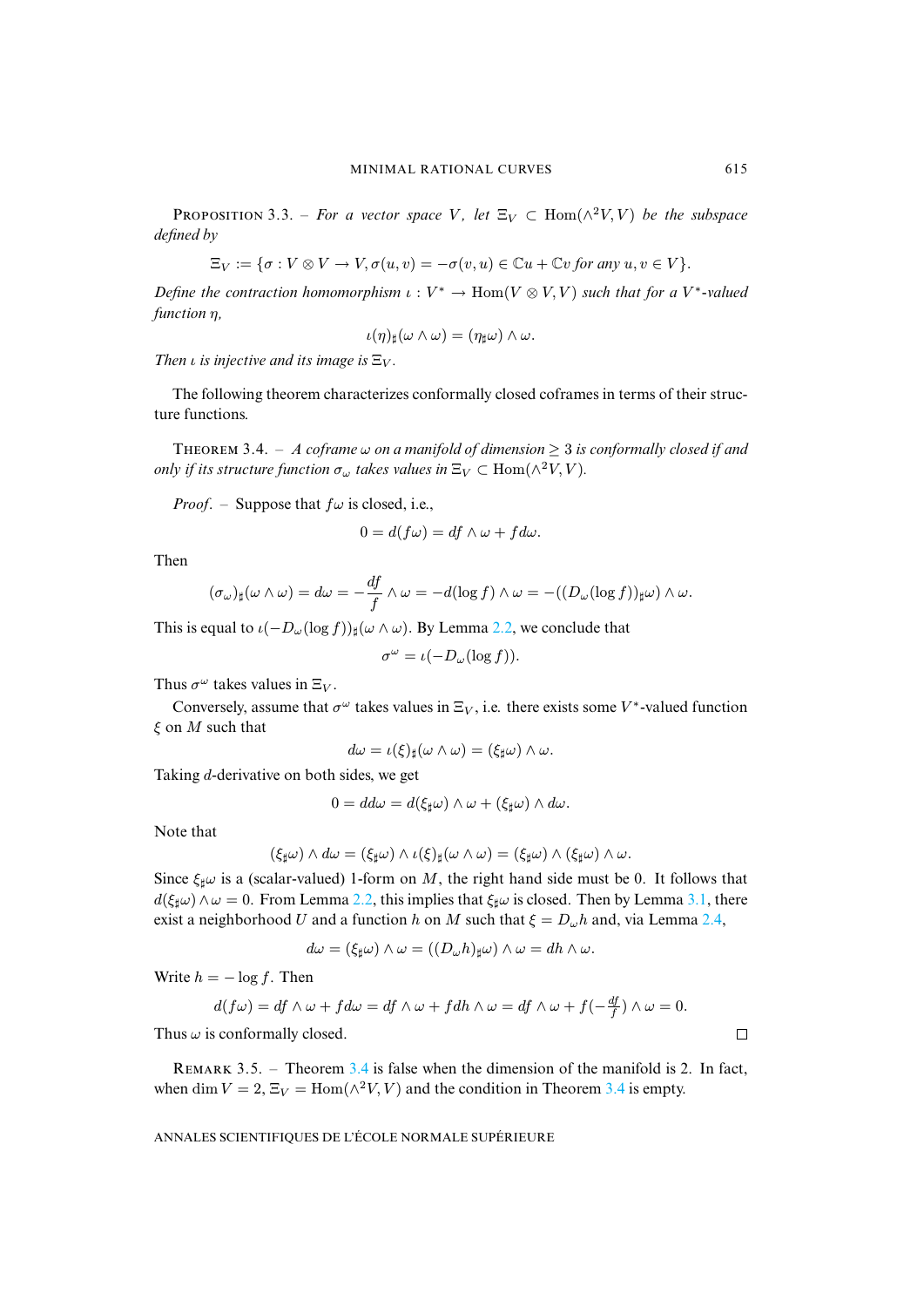#### **4. Coframes adapted to an isotrivial cone structure**

DEFINITION 4.1. – A *cone* structure on a complex manifold M is a submanifold  $\mathcal{C} \subset \mathbb{P}T(M)$  such that the projection  $\varpi : \mathcal{C} \to M$  is a smooth morphism with connected fibers. For each point  $x \in M$ , the fiber  $\varpi^{-1}(x)$  will be denoted by  $\mathcal{C}_x$ .

DEFINITION 4.2. – Let V be an n-dimensional vector space and let  $Z \subset \mathbb{P}V$  be a fixed projective subvariety. A cone structure  $\mathcal{C} \subset \mathbb{P}T(M)$  on an n-dimensional manifold M is said to be Z-*isotrivial* if for each  $x \in M$ , the inclusion  $(\mathcal{C}_x \subset \mathbb{P}T_x(M))$  is isomorphic to  $(Z \subset \mathbb{P}V)$  up to projective transformations.

<span id="page-10-0"></span>DEFINITION 4.3. – Given  $Z \subset \mathbb{P}V$  and a Z-isotrivial cone structure on M, a coframe  $\omega$  on M is said to be *adapted* to the cone structure if for each  $x \in M$ , the isomorphism  $\omega_x : T_x(M) \to V$  sends  $\mathcal{C}_x \subset \mathbb{P}T_x(M)$  to  $Z \subset \mathbb{P}V$ . Given any Z-isotrivial cone structure on a manifold M, an adapted coframe exists if we shrink M.

DEFINITION 4.4. – A Z-isotrivial cone structure  $\mathcal{C} \subset T(M)$  is *locally flat* if for any point  $x \in M$  there exist a neighborhood  $x \in U \subset M$  and a biholomorphic map  $\zeta : U \to V$  such that

 $\zeta_*(\mathcal{C}|_U) = \zeta(U) \times Z \subset V \times \mathbb{P}V$ 

where  $\zeta_* : \mathbb{P}T(M) \to \mathbb{P}T(V) = V \times \mathbb{P}V$  is the differential of  $\zeta$ .

PROPOSITION 4.5. - *A* Z-isotrivial cone structure is locally flat if and only if it h[as a](#page-10-0) *conformally closed adapted frame.*

*Proof.* – The 'only if' part is obvious: the differential of the map  $\zeta$  in Definition 4.4 defines a closed adapted coframe. For the 'if' part, since the question is local, we may assume that there is a closed adapted coframe. Then by Poincaré lemma, we can integrate it in a neighborhood to get a biholomorphic map  $\zeta : U \to V$  satisfying the required condition.  $\square$ 

We collect a few properties of adapted coframes.

**PROPOSITION 4.6.** – *Given a Z*-isotrivial cone structure  $C \subset \mathbb{P}T(M)$ *, let*  $\hat{C} \subset T(M)$  *be the cone over*  $\mathcal{C}$ *. For an adapted coframe*  $\omega$ *, the cone*  $\hat{\mathcal{C}} \subset T(M)$  *is preserved by the geodesic flow*  $\gamma$  *of*  $\omega$ *, i.e., at any point*  $u \in \hat{\mathscr{C}} \setminus 0$ *,*  $\gamma_u \in T_u(\hat{\mathscr{C}})$ *.* 

*Proof.* – Let  $\mu$  be the V-valued function on  $T(M)$  defined by  $\omega$ . Let  $I_Z \subset Sym^{\bullet}V^*$  be the ideal defining the projective variety Z. Since  $\omega$  is adapted,  $\mathcal{C} \subset T(M)$  is defined as the zero locus of the collection of functions

$$
\{g \circ \mu : T(M) \xrightarrow{\mu} V \xrightarrow{g} \mathbb{C}, g \in I_Z\}.
$$

<span id="page-10-1"></span>Since  $D_{\theta} \mu = 0$ , we see that

$$
\gamma(g\circ\mu)=\mu_{\sharp}D_{\theta}(g\circ\mu)=0.
$$

Thus  $\gamma$  is tangent to  $\hat{\mathscr{C}}$ .

4 <sup>e</sup> SÉRIE – TOME 43 – 2010 – N<sup>o</sup> 4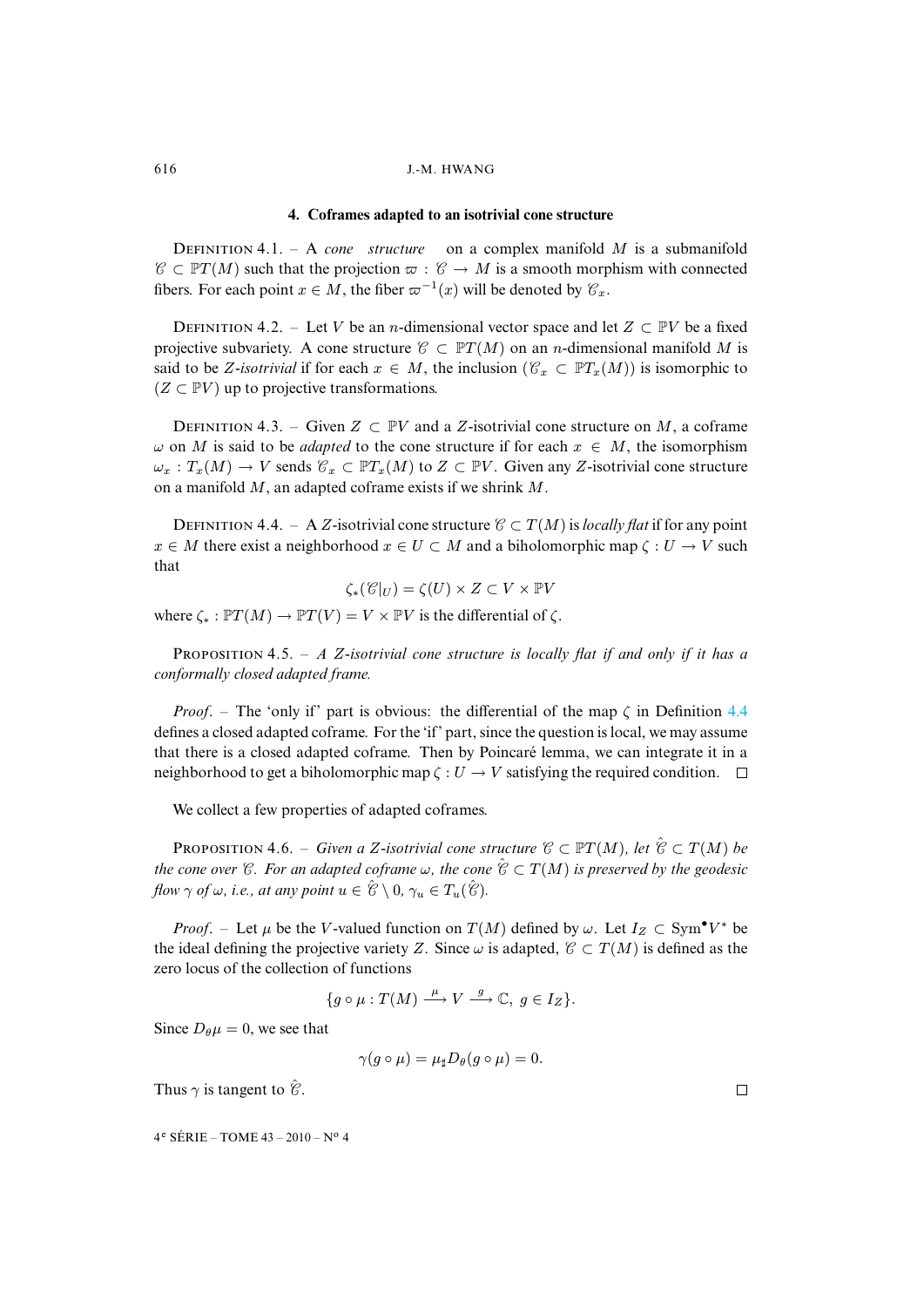PROPOSITION 4.7. – Let  $\omega$  be a coframe adapted to a Z-isotrivial cone structure  $C\subset \mathbb PT(M).$  Let  $u$  be a non-zero point of the affine cone  $\hat C\subset T(M)$  and  $v\in T_u(\hat{\mathcal C}_x)$  with  $x = \pi(u) \in M$ . Then there exists a local V-valued function g in a neighborhood of u in  $T(M)$ *satisfying*  $D_{\theta}g = 0$  *such that the vector field*  $g_{\sharp}D_{\lambda}$  *is tangent to the fibers of*  $\hat{\mathcal{C}} \to M$  *and*  $(g_{\sharp}D_{\lambda})_u = v.$ 

*Proof.* – Let  $\bar{u} = \mu(u) \in \hat{Z} \subset V$  and

$$
\mu_*: T_u(T(M)) \to T_{\bar{u}}(V)
$$

be the differential of the function  $\mu : T(M) \to V$ . Choose a germ of vector fie[ld](#page-7-1)  $\vec{v}$  at  $\bar{u} \in V$  suc[h tha](#page-7-0)t  $\bar{v}$  is tangent to  $\hat{Z}$  and  $\bar{v}_{\bar{u}} = \mu_*(v)$ . Under the canonical trivialization of  $T(V) = V \times V$ , the vector field  $\vec{v}$  defines a V-valued function  $\vec{g}$  in a neighborhood of  $\vec{u}$ . The V-valued function  $g := \mu^* \bar{g}$  in a neighborhood of u satisfies  $D_\theta g = 0$  from (2.1) in Proposition 2.8. The vector field  $g_{\sharp}D_{\lambda}$  is tangent to the fibers of  $\hat{\mathcal{C}} \to M$  and its value at u is v, from the choice of  $\bar{g}$ .  $\Box$ 

#### <span id="page-11-0"></span>**5. Characteristic connection**

DEFINITION 5.1. – Given a cone structure  $C \subset \mathbb{P}T(M)$ , denote by  $\varpi : C \to M$  the natural projection. Denote by  $\mathcal{V} \subset T(\mathcal{C})$  the relative tangent bundle of the projection  $\varpi$  and by  $\mathcal{T} \subset T(\mathcal{C})$  the tautological bundle whose fiber at  $\alpha \in \mathcal{C}_x$  is  $d\varpi_\alpha^{-1}(\hat{\alpha})$  where  $\hat{\alpha} \subset T_x(M)$ is the 1-dimensional subspace corresponding to  $\alpha \in \mathbb{P}T_x(M)$ . A line subbundle  $\mathcal{F} \subset T(\mathcal{C})$ , with locally free quotient  $T(\mathcal{C})/\mathcal{F}$ , is called a *conic connection* if  $\mathcal{F} \subset \mathcal{F}$  and  $\mathcal{F} \cap \mathcal{V} = 0$ , i.e., it splits the exact sequence

<span id="page-11-3"></span>(5.1) 
$$
0 \longrightarrow \mathcal{V} \longrightarrow \mathcal{I} \longrightarrow \mathcal{I}/\mathcal{V} \cong \mathcal{O}(-1) \longrightarrow 0
$$

where  $\mathcal{O}(1)$  denotes the relative hyperplane bundle on  $\mathbb{P}T(M)$ .

**PROPOSITION** 5.2. – Let  $C \subseteq \mathbb{P}T(M)$  be a cone structure. Suppose that  $H^0(\mathcal{C}_x, \mathcal{V} \otimes \mathcal{O}(1)) = 0$  for some  $x \in M$ . Then a conic c[onne](#page-11-0)ction is unique if it *exists.*

*Proof.* – This follows from the fact that the set of splittings of  $(5.1)$  is  $H^0(\mathcal{C}, \mathcal{V} \otimes \mathcal{O}(1))$ .  $\Box$ 

Given a vector space V and a non-singular projective variety  $Z \subset \mathbb{P}V$ , the cone over Z will be denoted by  $\hat{Z} \subset V$ . For a point  $\alpha \in Z$ , the affine tangent space of Z at  $\alpha$  is

 $\hat T_{\alpha}(Z) := T_u(\hat Z) \subset V$  a non-zero vector  $u \in \hat \alpha.$ 

This is independent of the choice of u.

<span id="page-11-2"></span>[Le](#page-14-10)t  $\mathcal{C} \subset \mathbb{P}T(M)$  be a cone structure. Denote by  $\mathcal{P} \subset T(\mathcal{C})$  the subbundle whose fiber at  $\alpha \in \mathcal{C}_x$  is  $d\varpi_\alpha^{-1}(\hat{T}_\alpha(\mathcal{C}_x))$  where  $\hat{T}_\alpha(\mathcal{C}_x) \subset T_x(M)$  is the affine tangent space of the projective subvariety  $\mathcal{C}_x \subset \mathbb{P}T_x(M)$  at  $\alpha \in \mathcal{C}_x$ . The following is proved in Proposition 1 of [8].

<span id="page-11-1"></span>PROPOSITION 5.3. – *Given a conic connection*  $\mathcal{F}$ *, regarding the subbundles of*  $T(\mathcal{C})$  *as sheaves of vector fields on*  $\mathcal{C}$ *, we have*  $\mathcal{P} = [\mathcal{F}, \mathcal{V}]$ *.*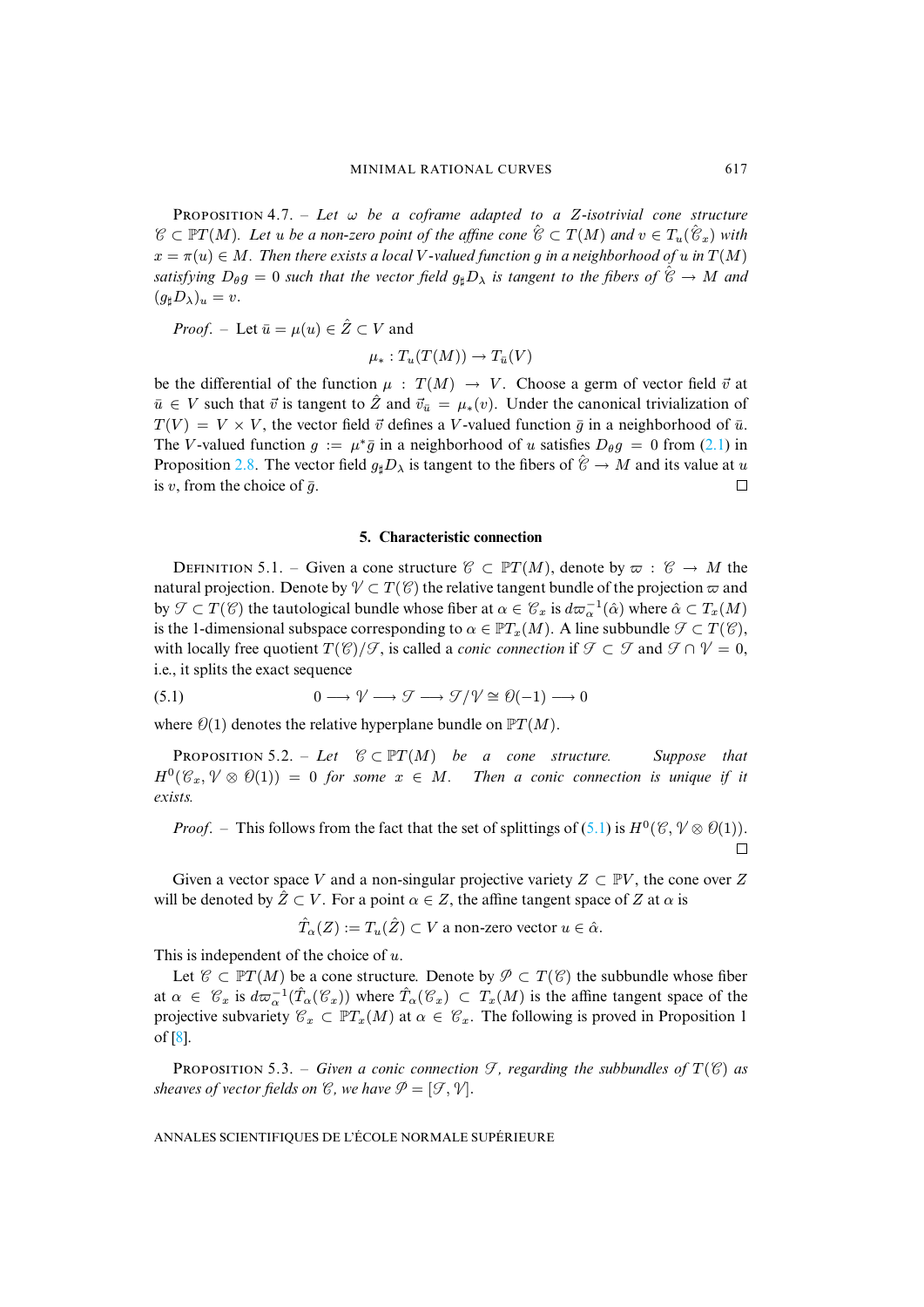**PROPOSITION** 5.4. – *Given a Z-isotrivial cone structure*  $C \subset \mathbb{P}T(M)$  *and an adapted coframe*  $\omega$ , the geodesic flow  $\gamma$  is tangent to the cone  $\mathscr{C} \subset T(M)$  by Proposition 4.6. Denote  $b\mathbf{v} \Gamma \subset T(\mathcal{C})$  *the line subbundle spanned by the image of*  $\gamma$ *. Then*  $\Gamma$  *is a co[nic co](#page-8-0)nnection on the cone structure*  $C \subset \mathbb{P}T(M)$ *.* 

*Proof.* – It suffices to show  $\Gamma \subset \mathcal{T}$ . This is immediate from Proposition 2.10 (b).  $\Box$ 

Let us introduce a distinguished class of conic connections.

DEFINITION 5.5. – A conic connection  $\mathcal{F} \subset T(\mathcal{C})$  is a *characteristic connection* if for any local section v of  $\mathcal P$  and any local section w of  $\mathcal F$ , both regarded as local vector fields on the [ma](#page-14-0)nifold  $\mathcal C$ , the Lie bracket  $[v, w]$  is a local section of  $\mathcal P$  again.

<span id="page-12-0"></span>When  $\mathcal{C} = \mathbb{P}T(M)$ , any conic connection is a characteristic connection. On the other hand, when  $\mathcal{C} \neq \mathbb{P}T(M)$ , a characteristic connection is unique if it exists (Theorem 3.1.4 of [6]).

**PROPOSITION** 5.6. – *Given a non-singular projective variety*  $Z \subset \mathbb{P}V$ *, define the subspace*  $\Xi_Z \subset \text{Hom}(\wedge^2 V, V)$  by

 $\Xi_Z := \{ \sigma : V \otimes V \to V, \ \sigma(u, v) = -\sigma(v, u), \sigma(u, v) \in \hat{T}_\alpha(Z) \text{ if } \alpha \in Z, u \in \hat{\alpha} \text{ and } v \in \hat{T}_\alpha(Z) \}.$ 

*Let*  $C \subset \mathbb{P}T(M)$  *be a Z-isotrivial cone structure and*  $\omega$  *be an adapted coframe. Suppose the conic connection*  $\Gamma$  *on*  $\mathcal C$  *[indu](#page-11-2)ced by*  $\omega$  *in the sense of Proposition* 5.4 *is a characteristic connection. Then the structure function*  $\sigma^{\omega}$  *of*  $\omega$  *takes values in*  $\Xi$ <sub>Z</sub>.

*Proof.* – By Proposition 5.3, if  $\mathcal{F}$  is a characteri[stic](#page-10-1) connection, then given any local section  $\tilde{v}$  of  $\gamma$  and a local section  $\tilde{w}$  of  $\mathcal{F}$ ,  $[\tilde{v}, \tilde{w}], \tilde{w}$  is a local section of  $\varphi$ . We can pull back this to the affine cone  $\hat{\mathcal{C}} \subset T(M)$  by the projection  $\hat{\mathcal{C}} \setminus 0 \to \mathcal{C}$ . Let us denote the pullback distributions of  $\mathcal V$  and  $\hat{\mathcal P}$  by  $\hat{\mathcal V}$  and  $\hat{\mathcal P}$ . By Proposition 4.7, for any vector  $v\in\hat{T}_\alpha(\hat{\mathcal C}_x)$ , there exists a section  $\tilde{v}$  of the relative [tange](#page-8-0)nt bundle  $\hat{V}$  of  $\hat{\mathcal{C}} \to M$  such that

 $\tilde{v}_u = v$ ,  $\tilde{v} = g_\sharp D_\lambda$  for some V-valued function g satisfying  $D_\theta g = 0$ .

From  $\gamma(q) = 0$  and Proposition 2.10 (a),

$$
[\tilde{v}, \gamma] = [g_{\sharp} D_{\lambda}, \gamma] = g_{\sharp} [D_{\lambda}, \gamma] - \gamma(g)_{\sharp} D_{\lambda} = g_{\sharp} D_{\theta}.
$$

 $[[\tilde{v}, \gamma], \gamma] = [g_{\sharp}D_{\theta}, \gamma] = g_{\sharp}[D_{\theta}, \gamma] = g_{\sharp}[D_{\theta}, \mu_{\sharp}D_{\theta}] = g_{\sharp}(\mu_{\sharp}[D_{\theta}, D_{\theta}]) + g_{\sharp}(D_{\theta}\mu)D_{\theta}.$ 

Since  $D_{\theta} \mu = 0$ , we see that

$$
d\pi_u([[ \tilde{v}, \gamma], \gamma]_u) = g(u)_{\sharp}(\mu(u)_{\sharp} [D_{\theta}, D_{\theta}]_u) = \sigma^{\omega}(v, u).
$$

<span id="page-12-1"></span>Since  $\Gamma$  is a characteristic connection, the latter must be in  $\hat{T}_{\alpha}(Z)$  by Proposition 5.3. Thus  $\sigma^{\omega} \in \Xi_Z$ .  $\Box$ 

PROPOSITION 5.7. – Let  $Z \subset \mathbb{P}V$  *be a non-singular variety such that* 

- (1) Z is linearly normal, i.e.,  $H^0(Z, \mathcal{O}(1)) = V^*$ ;
- (2) *the variety of tangent lines of Z is linearly non-degenerate in*  $\mathbb{P}(\wedge^2 V)$ *; and*
- (3)  $H^0(Z, ad(T(Z)) \otimes \mathcal{O}(1)) = 0.$

*Then*  $\Xi_V = \Xi_Z$ .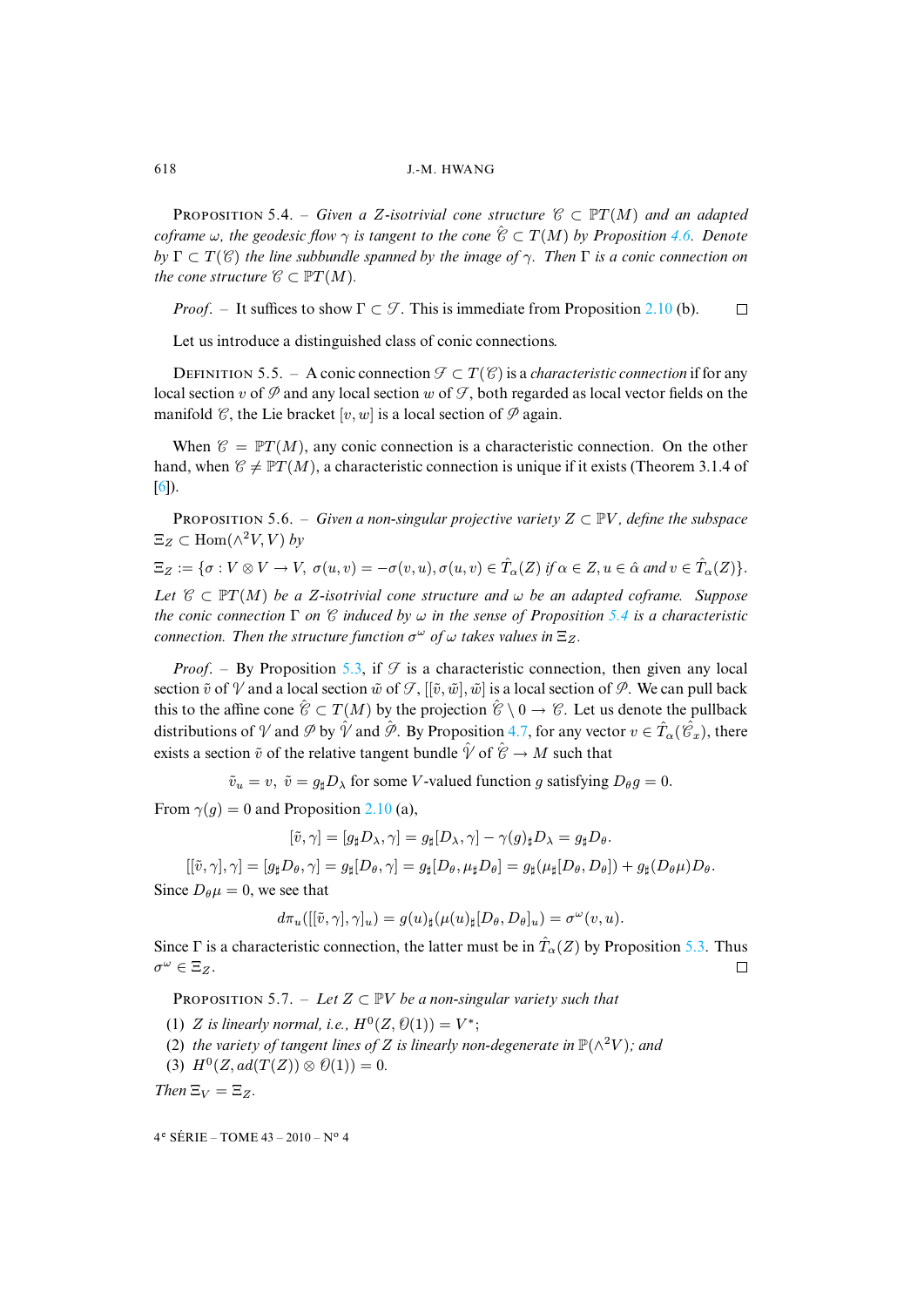*Proof.* – From the definition of  $\Xi$ <sub>Z</sub> in Proposition 5.6, there exists a natural homomorphism

$$
j: \Xi_Z \to H^0(Z, T(Z) \otimes T^*(Z) \otimes \mathcal{O}(1)).
$$

We claim that j is injective. If  $\sigma \in \Xi$  g satisfies  $j(\sigma) = 0$ , then for any  $u \in \hat{Z}$  and any  $v \in T_u(\hat{Z})$ ,  $\sigma(u, v) = 0$ . But  $\{u \wedge v, u \in \hat{Z}, v \in T_u(\hat{Z})\}$  generates  $\wedge^2 V$  by the condition (2). Thus  $\sigma = 0$  and j is injective.

By the conditions (1) and (3),

$$
H^0(Z, T(Z) \otimes T^*(Z) \otimes \mathcal{O}(1)) = H^0(Z, ad(T(Z)) \otimes \mathcal{O}(1)) \oplus H^0(Z, \mathcal{O}(1)) \cong V^*.
$$

Note that  $\Xi_V \subset \Xi_Z$ . Thus the injection

$$
V^* \cong \Xi_V \subset \Xi_Z \stackrel{j}{\to} H^0(Z, T(Z) \otimes T^*(Z) \otimes \mathcal{O}(1)) \cong V^*
$$

<span id="page-13-1"></span>must be an isomorphism and  $\Xi_V = \Xi_Z$ .

From Theorem 3.4, Proposition 5.6 and Proposition 5.7, we have the following differential geometric result.

THEOREM 5.8. – Let  $Z \subset \mathbb{P}V$  be a non-singular projective subvariety satisfying the *conditions of Pro[posit](#page-10-0)ion* 5.7. Let  $C \subseteq \mathbb{P}T(M)$  be a Z-isotrivial cone structure with an *adapted frame* ω*. If the conic connection* Γ *induced by* ω *on* C *is a characteristic connection, then the structure function* σ <sup>ω</sup> *is conformally closed. In particular, the cone structure is locally flat by Proposition 4.4.*

#### **6. Proof of Theorem 1.11**

<span id="page-13-0"></span>The following is a restate[men](#page-2-2)t of Proposition 3.1.2 of [6] or Proposition 8 of [8].

PROPOSITION 6.1. – Let X be a projective manifold with a family of minimal rational *curves satisfying Assumption 1.3. There exists a connected open subset* M ⊂ X *such that the varieties of minimal rational tangents define a cone structure*  $C \subset \mathbb{P}T(M)$ *. Then*  $C$  *admits a characteristic connection*  $\mathcal{F}$ *. In [fact,](#page-2-2) the leaves of*  $\mathcal{F}$  *are given by tangent vectors to members*  $of$  $K$ .

We remark that Assumption 1.3 is crucial [here. T](#page-5-0)he assumption that  $\mathcal{C}_x$  is non-[sing](#page-13-0)ular implies that the tangent map in [8] is an embedding, which shows the existence of  $\mathcal F$  as a line subbundle of  $T(\mathcal{C})$  with locally free quotient.

Now we [can](#page-11-3) finish the pr[oof](#page-13-1) of Theorem 1.11 as follows. From Proposition 6.1, the cone structure has a characteristic conn[ectio](#page-3-0)n  $\mathcal{F} \subset T(\mathcal{C})$ . Choose an adap[ted c](#page-5-0)oframe ω. The induce[d co](#page-3-1)nnection  $\Gamma \subset T(\mathcal{C})$  must agree with the characteristic connection  $\mathcal F$  by Proposition 5.2. By Theorem 5.8, the cone structure is locally flat. It is easy to see that the corresponding cone structure in Example 1.7 is also locally flat. Thus Theorem 1.11 follows from Theorem 1.5.

ANNALES SCIENTIFIQUES DE L'ÉCOLE NORMALE SUPÉRIEURE